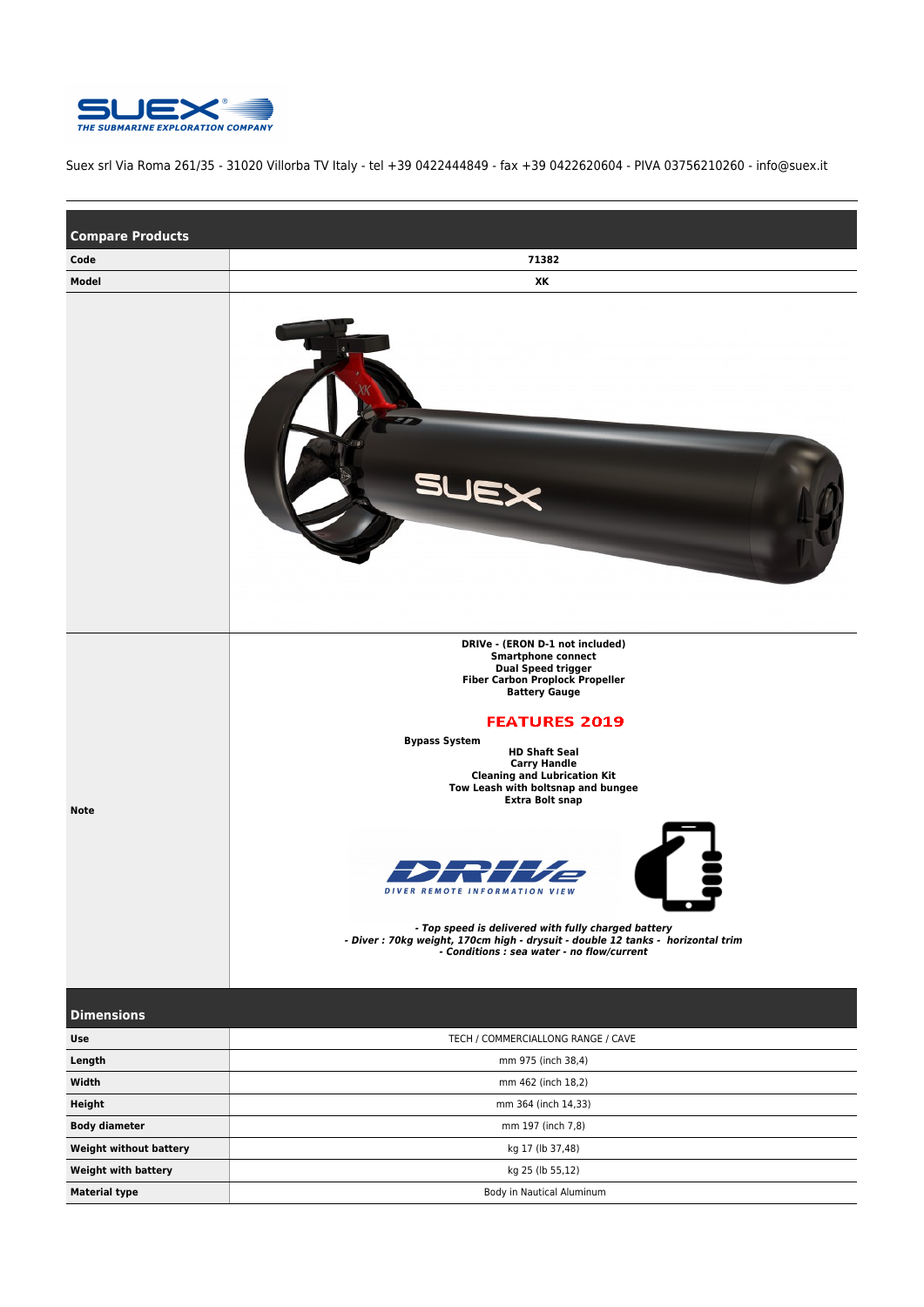| Performance                             |                            |
|-----------------------------------------|----------------------------|
| Max static thrust                       | N 375 (lb 84,3)            |
| <b>Top speed</b>                        | mt/min 100 (ft/min 328)    |
| Run time at max speed/drag              | min 100                    |
| Run time at cruise speed                | min 330                    |
| <b>Maximum operational depth</b>        | mt 200 (ft 656)            |
| <b>Test depth</b>                       | mt 300 (ft 984)            |
| <b>Buoyancy/trim</b>                    | Neutral Trim and Buoyancy  |
| In-water usage temperature              | $°C -5/ +35 (°F +23/ +95)$ |
| <b>Battery type</b>                     |                            |
| <b>Battery type</b>                     | LI-ion                     |
| <b>Nominal Voltage</b>                  | Volt 36                    |
| <b>Nominal Capacity</b>                 | Wh 1340                    |
| Maximum recharging time                 | h8                         |
| <b>Charger power supply</b>             | 90/240 - 50/60 Hz          |
|                                         |                            |
| <b>Features</b>                         |                            |
| <b>Smartphone connect</b>               |                            |
| <b>External Charge</b>                  |                            |
| <b>Suex DRIVe System</b>                | $\bullet$                  |
| <b>Battery Gauge</b>                    |                            |
| <b>Li-ion Battery</b>                   | $\bullet$                  |
| <b>Fastening device</b>                 |                            |
| <b>Main Switch</b>                      |                            |
| <b>Proplock Propeller</b>               |                            |
| <b>Speed Adjustment</b>                 | $\bullet$                  |
| <b>By-pass System</b>                   | $\bullet$                  |
| <b>Easy Trim</b>                        | ●                          |
| <b>Easy Inspect</b>                     |                            |
| <b>New Handle Design</b>                | $\bullet$                  |
| <b>Sealed Motor Compartment</b>         | $\bullet$                  |
| <b>NBS - Neutral Buoyancy</b><br>System | ●                          |
| <b>Made Salt Resistant</b>              | $\bullet$                  |
| <b>Motor Protection</b>                 | $\bullet$                  |
| <b>Battery Protection</b>               |                            |
| <b>Certifications</b>                   | $\bullet$                  |